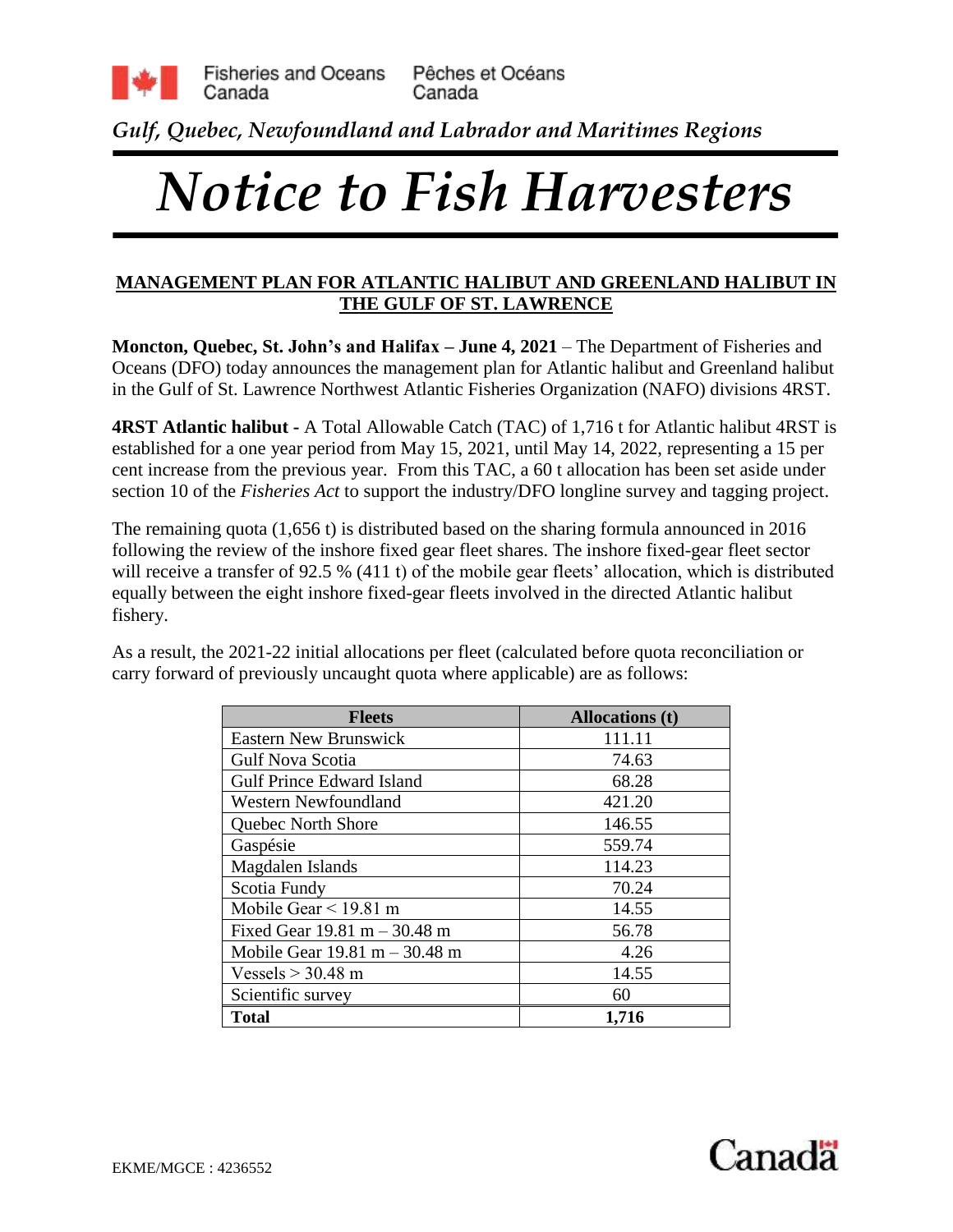**4RST Greenland halibut -** A TAC of 2,025 t is established for the stock for a one year period from May 15, 2021, to May 14, 2022, representing a 10 per cent reduction from the previous year**.**

#### **NEW in 2021: Crew Registry**

The inshore regulations require inshore commercial licence holders, and their approved Substitute Operators, to keep records of all the crew members working aboard the vessel on every fishing trip. These records must be maintained by the licence holder for a period of five (5) years. More information can be found at [https://www.dfo-mpo.gc.ca/fisheries](https://www.dfo-mpo.gc.ca/fisheries-peches/commercial-commerciale/atl-arc/inshore-regulations-reglement-peche-cotiere-eng.html#toc03)[peches/commercial-commerciale/atl-arc/inshore-regulations-reglement-peche-cotiere](https://www.dfo-mpo.gc.ca/fisheries-peches/commercial-commerciale/atl-arc/inshore-regulations-reglement-peche-cotiere-eng.html#toc03)[eng.html#toc03.](https://www.dfo-mpo.gc.ca/fisheries-peches/commercial-commerciale/atl-arc/inshore-regulations-reglement-peche-cotiere-eng.html#toc03)

# **FOR MORE INFORMATION:**

**Daniel Lapierre** Senior Regional Advisor Fisheries and Oceans Canada Moncton, NB 506-962-7286

**Shelley Dwyer** Senior Regional Advisor Fisheries and Oceans Canada St. John's, NL 709-728-8940

**Steve Trottier** Senior Regional Advisor Fisheries and Oceans Canada Québec, QC 418-648-4946

**Penny Doherty** Senior Regional Advisor Fisheries and Oceans Canada Dartmouth, NS 902-402-5508

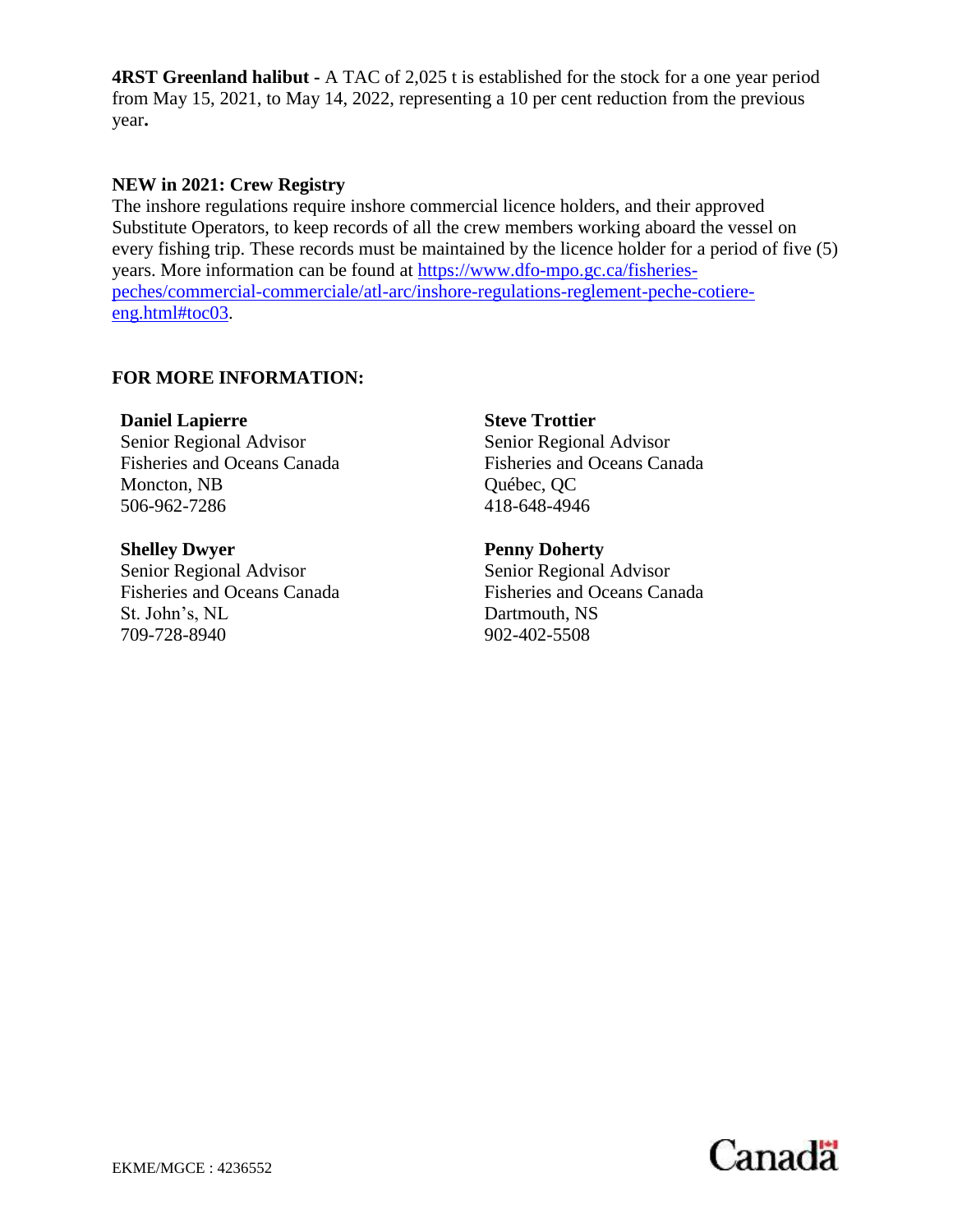

*Régions du Golfe, Québec, Terre-Neuve-et-Labrador et Maritimes*

# *Avis aux pêcheurs*

# **PLAN DE GESTION DU FLÉTAN ATLANTIQUE ET DU FLÉTAN DU GROENLAND DANS LE GOLFE DU SAINT-LAURENT**

**Moncton, Québec, Saint John's et Halifax – le 4 juin 2021**– Le ministère des Pêches et des Océans (MPO) annonce aujourd'hui le plan de gestion du flétan atlantique et du flétan du Groenland dans les divisions 4RST de l'Organisation des Pêches de l'Atlantique Nord-Ouest (OPANO).

# **Flétan atlantique 4RST**

Un total autorisé des captures (TAC) de 1 716 t est établi pour une période d'une année s'échelonnant du 15 mai 2021 au 14 mai 2022, qui représente une augmentation de 15 pourcent par rapport aux années précédentes. Une allocation de 60 t prélevée du TAC a été mise de côté en vertu de la section 10 de la Loi sur les pêches pour soutenir le projet de relevé à la palangre et le programme d'étiquetage annuel mené par le MPO en partenariat avec l'industrie.

La formule de partage annoncée en 2016, suite à la révision des parts des flottilles géographiques avec engins fixes, sera utilisée pour distribuer le contingent restant, soit 1 656 t. Un contingent de 411 t, représentant 92,5% de l'allocation des flottilles avec engins mobiles, sera partagé de façon égale entre les huit flottilles côtières régionales qui participent à la pêche dirigée du flétan atlantique dans 4RST.

Par conséquent, les allocations initiales par flottille pour 2021-22 (calculées avant la conciliation des dépassements de contingents ou les reports de contingents, le cas échéant) sont les suivantes :

| <b>Flottilles</b>                                  | <b>Allocations (t)</b> |
|----------------------------------------------------|------------------------|
| Est du Nouveau-Brunswick                           | 111.11                 |
| Golfe-Nouvelle-Écosse                              | 74.63                  |
| Île-du-Prince-Édouard                              | 68.28                  |
| <b>Ouest de Terre-Neuve</b>                        | 421.20                 |
| Côte Nord de Québec                                | 146.55                 |
| Gaspésie                                           | 559.74                 |
| Îles de la Madeleine                               | 114.23                 |
| Scotia Fundy                                       | 70.24                  |
| Engins mobiles $<$ 19,81 m                         | 14.55                  |
| Engins fixes $19,81 \text{ m} - 30,48 \text{ m}$   | 56.78                  |
| Engins mobiles $19,81 \text{ m} - 30,48 \text{ m}$ | 4.26                   |
| Bateaux $>$ 30,48 m                                | 14.55                  |
| Relevé scientifique                                | 60                     |
| <b>Total</b>                                       | 1,716                  |